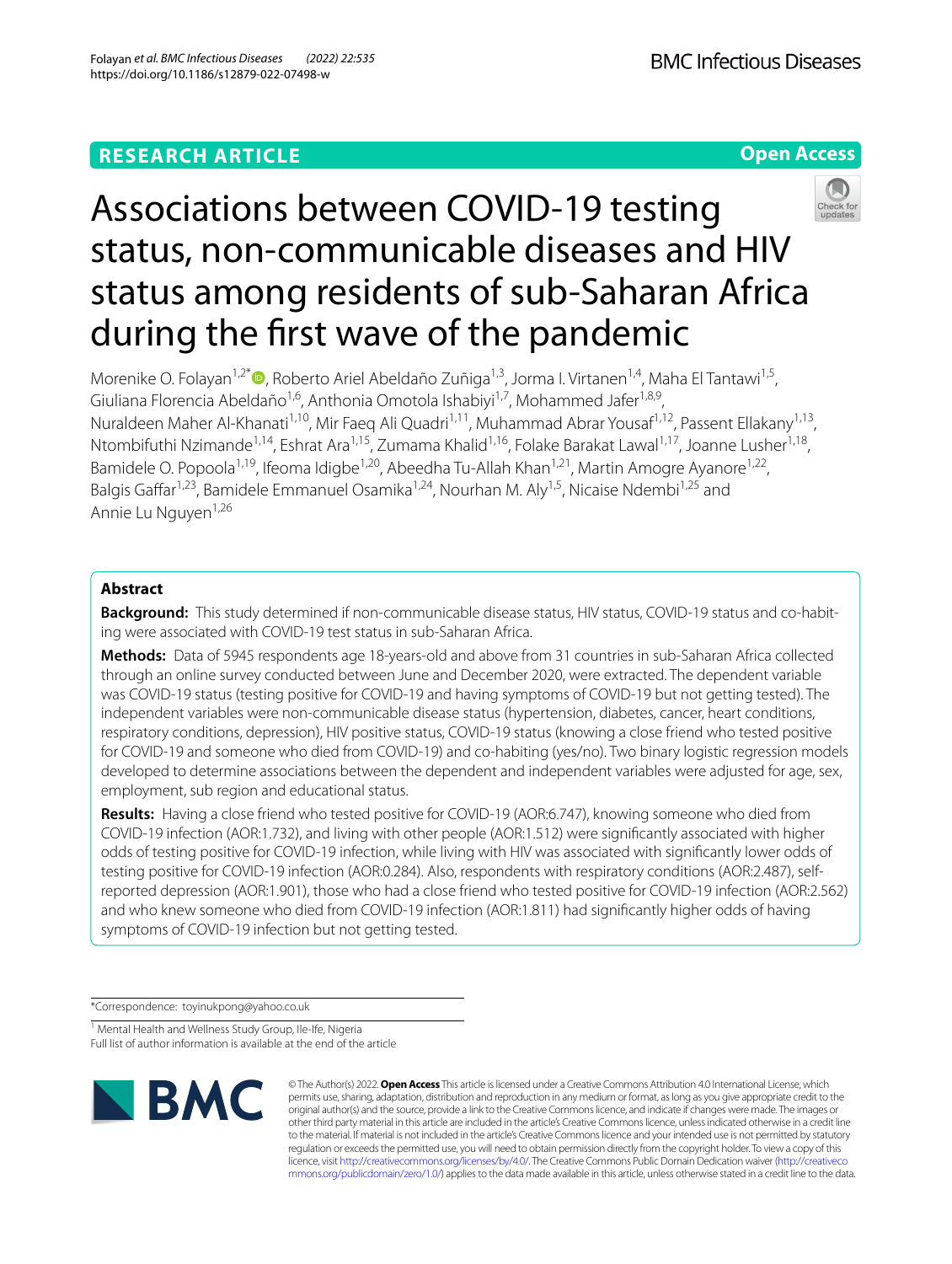**Conclusion:** Non-communicable diseases seem not to increase the risk for COVID-19 positive test while cohabit‑ ing seems to reduce this risk. The likelihood that those who know someone who tested positive to or who died from COVID-19 not getting tested when symptomatic suggests there is poor contact tracing in the region. People with respiratory conditions and depression need support to get tested for COVID-19.

**Keywords:** Respiration disorder, Depression, HIV, COVID-19, COVID-19 testing

# **Introduction**

Sub-Saharan Africa is a low to middle income region with a high prevalence of communicable diseases [\[1](#page-9-0)], HIV infection [\[2](#page-9-1), [3\]](#page-9-2) and an increasing prevalence of noncommunicable diseases [\[4,](#page-9-3) [5\]](#page-9-4). It is expected that about 27% of mortality related to non-communicable diseases in Africa will occur in the sub-Saharan Africa region [[6](#page-9-5)].

The number of persons in sub-Saharan Africa who tested positive for COVID-19 has been low, and attributable to the low rate of COVID-19 testing [\[7](#page-9-6)]. Many countries in this region have few laboratories and trained personnel to conduct and maintain calibrated Real-Time Reverse Transcription Polymerase Chain Reaction equipment, which is the gold standard for detecting SARS-CoV-2 [[8](#page-9-7)]. In addition, countries in the region have insufficient resources to provide the continuous supply of essential reagents needed for COVID-19 screening [\[9](#page-9-8)]. Therefore, multiple asymptomatic cases go undetected and symptomatic cases may be mistaken for mild upper respiratory diseases  $[10]$  $[10]$ . There is also widespread of misinformation and misconceptions about COVID-19 which instigates stigma and keeps people away from being tested [\[11](#page-9-10)], and there is poor access to testing services and care especially in the rural area [\[12\]](#page-9-11).

The region also has a very low coverage of COVID-19 vaccination [\[13](#page-9-12)], and together with the low rate of testing and detection of symptomatic and asymptomatic cases, the risk for multiple waves of the COVID-19 pandemic increases. It is therefore essential to identify populations at high risk of COVID-19 infection and prioritise eforts to increase their access to COVID-19 infection prevention information and COVID-19 vaccination.

Prior studies have indicated that persons living with HIV are at higher risk of contracting and dying from COVID-19 infection [[14](#page-9-13), [15](#page-9-14)] as both diseases have common biological, clinical, and epidemiological factors that afect the acquisition and clinical impact of these infections [\[16](#page-9-15)]. Also, people living with HIV are less likely to be vaccinated against COVID-19 [\[17](#page-9-16)] though vaccination uptake was better among those with chronic diseases  $[18]$  $[18]$ . The severity of COVID-19 and death from the disease are higher in those who are not vaccinated [[19](#page-9-18)] and those who have COVID-19 related symptoms and delayed access to care [\[20](#page-9-19)]. COVID-19 vaccine hesitancy may also be linked to poor uptake of COVID-19 tests.

Moreover, people living with certain non-communicable diseases like obesity [\[21](#page-9-20)], respiratory disorders [\[22](#page-9-21)], diabetes [\[23\]](#page-9-22), cancer [[24\]](#page-9-23), depression [[25](#page-10-0)], cardiovascular diseases, and heart conditions [[26](#page-10-1)] are at higher risk of death from COVID-19 infection. The risk profile for COVID-19 infection also difers by age, sex, educational status, employment status and residential status. Younger respondents have been less impacted by testing positive and being symptomatic for COVID-19 [[27](#page-10-2)], while males are at greater risk of contracting, and dying from severe COVID-19 infection  $[28]$ . The educational status also afects the perception of risk and adherence to COVID-19 protective behaviours [[29\]](#page-10-4) while employment status has indirect associations with COVID-19 risk as this afects the mental health status and fnancial security of individuals [\[30\]](#page-10-5).

There is little information on the factors associated with the uptake of COVID-19 tests by people in sub-Saharan Africa living with non-communicable diseases and HIV infection. A prior study conducted in Nigeria indicated that signifcantly fewer people living with HIV tested positive for COVID-19 infection than those not living with HIV [\[31\]](#page-10-6). Also, patients with hypertension, cancer, diabetes, or HIV infection had a higher risk of dying from COVID-19 infection in Nigeria [\[32](#page-10-7)]. We were unable to obtain data on the risk profle for COVID-19 positivity tests in sub-Saharan Africa. Also, no studies identifying factors associated with not taking a COVID-19 test despite having symptoms of COVID-19 infection were found.

The aim of this study was to determine the factors associated with COVID-19 test status among residents in sub-Saharan Africa during the frst wave of the COVID-19 pandemic. Specifcally, the factors investigated were having a non-communicable disease, living with HIV, knowing someone with COVID-19 infection or who died from COVID-19 infection, and living arrangement. We hypothesised that people in sub-Saharan Africa living with non-communicable diseases or HIV will have higher odds of testing positive for COVID-19 than respondents who are not living with non-communicable diseases or HIV. Furthermore, we hypothesised that respondents who had a close friend who had tested positive for COVID-19 infection and who knew someone who died from COVID-19 may be at increased risk of exposure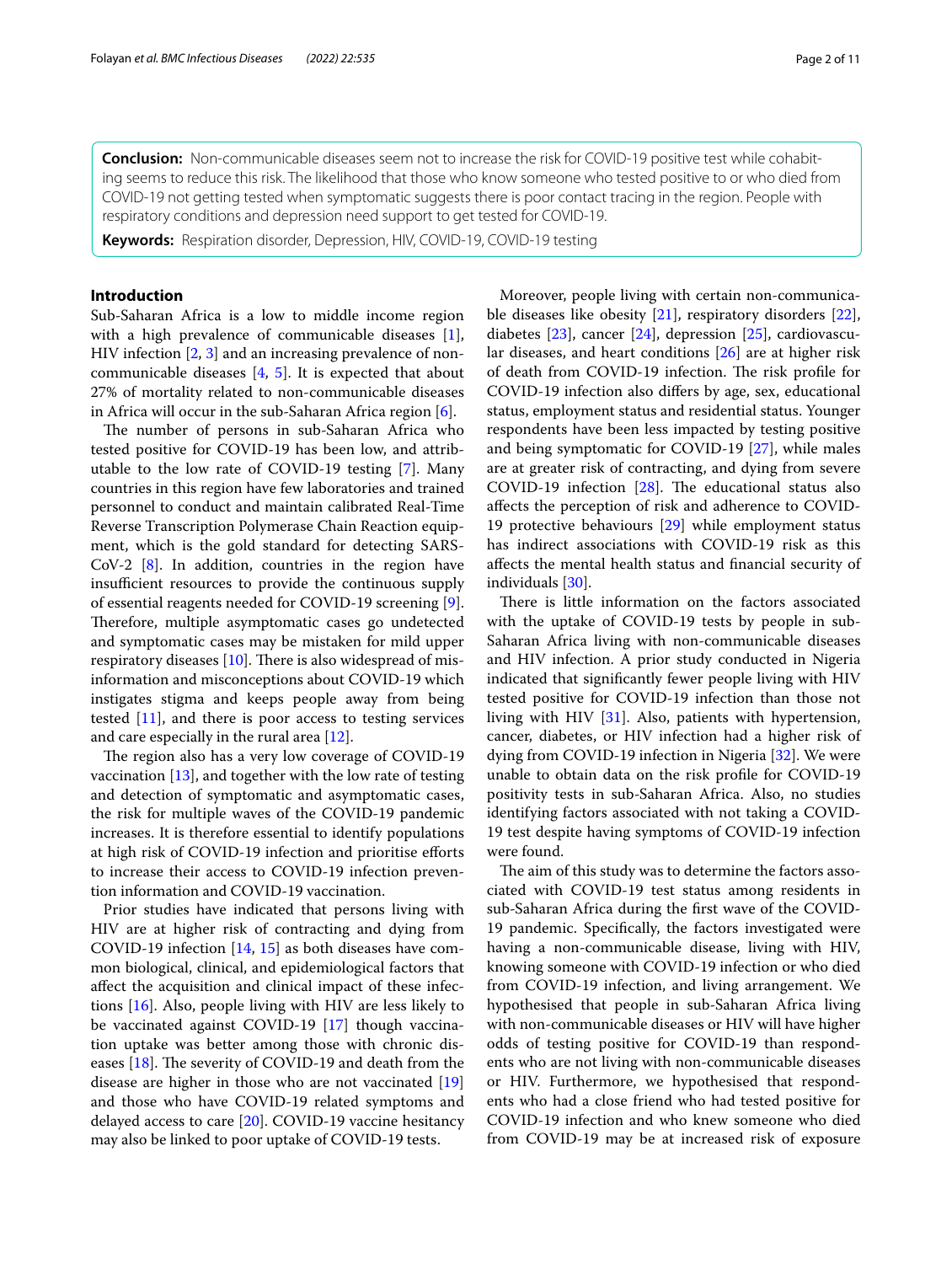to COVID-19 infection and thus are more likely to have symptoms of COVID-19 infection and test positive for COVID-19. However, respondents who cohabitate are likely to be more careful and avoid putting others at risk for COVID-19 infection and are, therefore, less likely to test positive for COVID-19 infection.

# **Methods**

# **Ethics approval and consent to participate**

The study protocol was approved by the Human Research Ethics Committee at the Institute of Public Health, Obafemi Awolowo University, Ile-Ife, Nigeria (IPHOAU/12/1557). Informed consent was obtained from the study participants for the online survey by asking them to tick a checkbox that indicated consenting to study participation. Study participants could only proceed to the survey having ticked the checkbox. The study was performed in accordance with the National Health Research Ethics Code. All methods were carried out in accordance with National Health Research Ethics Code.

# **Study design, study participants and study participants' recruitment**

The data for this cross-sectional study was extracted from a multi-country survey on the mental health and wellness of a global convenience sample of adults aged 18 years and older collected during the frst wave of the pandemic (June 29 to December 31, 2020)  $[33]$  $[33]$ . There were no exclusion criteria. Data were collected from participants recruited through respondent-driven sampling using an online survey platform (SurveyMonkey®). Initially, 45 data collectors shared the survey link through their networks within and outside their country of residence using the social media (Facebook, Twitter, and Instagram), network email lists, and WhatsApp groups.

The data collection tool was developed for a study targeting a specifc population in the United States [[34](#page-10-9)] and was consequently adapted, translated from English to French, Portuguese, Spanish, and Arabic; and these translated versions were back-translated to English to ensure consistency of meaning (Additional file [2](#page-8-0)). The instrument underwent four iterative processes for content validation. The overall content validity index of the survey tool was 0.83. The responses collected for content validation were excluded from the fnal data analysis. Study participants completed an anonymous, closedended questionnaire preceded by a brief introduction of the study team and the objectives of the study. Each participant could only complete a single questionnaire through IP address restrictions, though they could edit their answers freely until they chose to submit. The average time of completing the survey was 11 min.

# **Dependent variables**

Respondents were asked if they had tested positive for COVID-19 or had COVID-19 symptoms but did not get tested. Response choices for these items were either 'yes' or 'no'. This question was based on items from the mental health and wellness study [\[31](#page-10-6)].

### **Independent variables**

*History of non-communicable diseases*: Respondents were asked to identify if they had any of the 23 listed health conditions presented on a checklist in addition to other health conditions not listed. These included medical conditions which put individuals at higher risk for severe COVID-19 disease (respiratory conditions, diabetes, cancer, heart condition) and those that might put people at moderate risk of COVID-19 disease (respiratory problems, hypertension, depression) [\[35\]](#page-10-10).

*HIV status*: As part of the 23 listed medical health conditions, participants were also asked about their HIV status. Respondents self-reported if they were living with HIV by ticking a checkbox to indicate yes. All respondents who did not tick the checkbox were categorised as not living with HIV.

*COVID-19 status*: Respondents were asked if they had a close friend who had tested positive for COVID-19 or knew someone who died from COVID-19. Response choices for these items were 'yes' or 'no' [[31\]](#page-10-6).

*Depression*: Respondents were asked to indicate if they had experienced depression during the pandemic by checking a response box. A check indicated that the respondent self-reported depression. The question was adapted from the Pandemic Stress Index [[36\]](#page-10-11).

*Co-habitation*: Respondents were asked if they were living with other people (yes, no) at the time of the survey.

# **Confounders**

Respondents were asked about their country of residence during the pandemic, age (in years), sex at birth, the highest level of education attained (none, primary, secondary, and tertiary), employment status (retired, student, employed, and unemployed) and the sub regions (Western and Central Africa, and Eastern and Southern Africa [[37](#page-10-12)]). Only the data of respondents who resided in one of the 54 countries in sub-Saharan Africa were included in this study. Data extracted for the study were for participants representing 31 out of the 54 countries in the region. See Additional fle 1 for details of countries included in the analysis.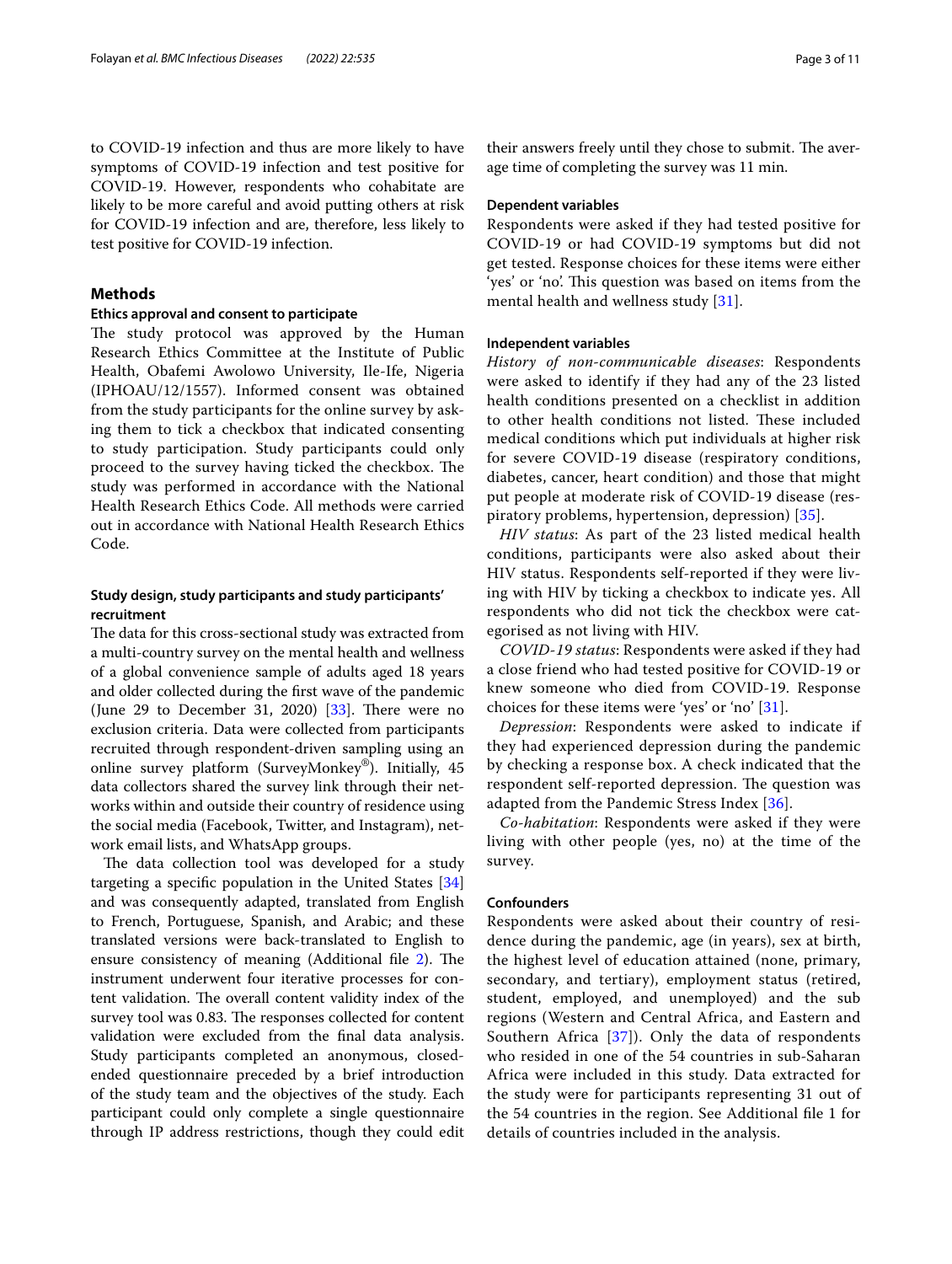# **Data analysis**

Descriptive analysis of all study variables was conducted. T-test and chi-square test were used to determine the associations between dependent, independent and confounding variables. Two binary logistic regression models were constructed to identify the independent variables signifcantly associated with the study dependent variables. The logistic regression models developed were adjusted for the sociodemographic status of the study participants (age at last birthday, sex at birth, employment status and educational status). The adjusted odds ratios (AOR) and 95% confdence intervals (CIs) were calculated. Statistical signifcance was set at less than 5%.

# **Results**

There were 21106 global participants who accessed the survey questionnaire of which 20083 (95.2%) consented to participate. Of the 20083 study participants, 5983 (29.8%) were from sub-Saharan Africa. Of the 5983 participants from sub-Saharan Africa, 5945 (99.4%) provided complete responses. Table [1](#page-4-0) shows that of the 5945 participants included in the study, 167 (2.8%) reported testing positive for COVID-19 during the study period, and 649 (10.9%) had COVID-19 symptoms but did not take a COVID-19 test. Also, 139 (2.3%) had diabetes, 476 (8.0%) had hypertension, 15 (0.3%) had cancer, 46 (0.8%) had heart conditions, 57 (1.0%) had respiratory conditions, 414 (7.0%) had depression and 983 (16.5%) were living with HIV. In addition, 1192 (20.1%) had a friend who tested positive for COVID-19 infection, and 1934 (32.5%) knew someone who died from COVID-19.

Table [1](#page-4-0) also shows that significantly more respondents living in Eastern and Southern Africa sub region  $(p=0.038)$ , who had hypertension  $(p=0.005)$ , who had heart conditions ( $p=0.015$ ), who had a friend who tested positive for COVID-19 ( $p < 0.001$ ), who knew someone who died from COVID-19 infection  $(p < 0.001)$  and who were cohabiting  $(p=0.028)$  tested positive for COVID-19 infection. Also, signifcantly fewer respondents who were HIV positive  $(p < 0.001)$  tested positive for COVID-19.

In addition, significantly younger people  $(p < 0.001)$ , more males than females ( $p=0.002$ ); more students compared to other professions ( $p=0.014$ ); people with heart conditions ( $p=0.018$ ), respiratory conditions ( $p<0.001$ ), and self-reported depression  $(p < 0.001)$ ; and respondents who had a friend who tested positive for COVID-19 ( $p < 0.001$ ) and who knew someone who died from COVID-19 infection  $(p < 0.001)$  had COVID-19 symptoms but did not get tested.

Table [2](#page-6-0) highlights that there was no signifcant association between non-communicable diseases and testing positive for COVID-19 infection. Respondents who had a close friend who tested positive for COVID-19 infection (AOR: 6.747; 95% CI: 4.730–9.622; p < 0.001); those who knew someone who died from COVID-19 infection (AOR: 1.732; 95% CI: 1.231–2.437; p=0.002); and respondents living with other people (AOR: 1.512; 95% CI: 1.058–2.162;  $p=0.023$ ) had significantly higher odds of testing positive for COVID-19 infection. People living with HIV had significantly lower odds of testing positive for COVID-19 infection (AOR: 0.284; 95% CI: 0.129–  $0.622$ ;  $p = 0.002$ ).

In addition, male respondents (AOR: 1.377; 95% CI: 1.160–1.635;  $p < 0.001$ ), respondents with respiratory conditions (AOR: 2.487; 95% CI: 1.348–4.591; p=0.004) and self-reported depression (AOR: 1.901; 95% CI: 1.442–2.508;  $p < 0.001$ ), respondents who had a close friend who tested positive for COVID-19 infection (AOR: 2.562; 95% CI: 2.113–3.107; p<0.001) and respondents who knew someone who died from COVID-19 infection (AOR: 1.811; 95% CI: 1.510–2.172; p<0.001) had signifcantly higher odds of having symptoms of COVID-19 infection and not getting tested. Also, younger respondents (AOR:  $0.955$ ;  $p < 0.001$ ) and participants from the Eastern and Southern sub region of Africa (AOR: 0.760; 95% CI: 0.596–0.969;  $p=0.027$ ) had significantly lower odds of having symptoms of COVID-19 infection and not getting tested. Data shown in Additional fle [3](#page-8-1) indicates that residents in Southern (AOR: 0.738; 95% CI: 0.567– 0.960;  $p = 0.023$ ) and not Eastern (AOR: 0.885; 95% CI: 0.514–1.522;  $p=0.658$ ) Africa had the significantly lower odds of having symptoms of COVID-19 infection and not getting tested.

# **Discussion**

The study found that respondents with non-communicable diseases did not have higher odds of testing positive for COVID-19 compared with those without non-communicable diseases. However, respondents with respiratory conditions and depression had signifcantly higher odds of not getting tested for COVID-19 infection despite having symptoms. On the other hand, respondents living with HIV had signifcantly lower odds of testing positive for COVID-19 but insignifcantly higher odds of not getting tested for COVID-19 when they had symptoms. Respondents who had a friend who tested positive for COVID-19 and knew someone who died from COVID-19 infection had higher odds of testing positive for COVID-19 and having COVID-19 symptoms and not getting tested. Finally, respondents living with others had signifcantly higher odds of testing positive for COVID-19 while respondents living in Southern Africa had signifcantly lower odds of having COVID-19 symptoms and not getting tested. These study results partially support the study hypotheses.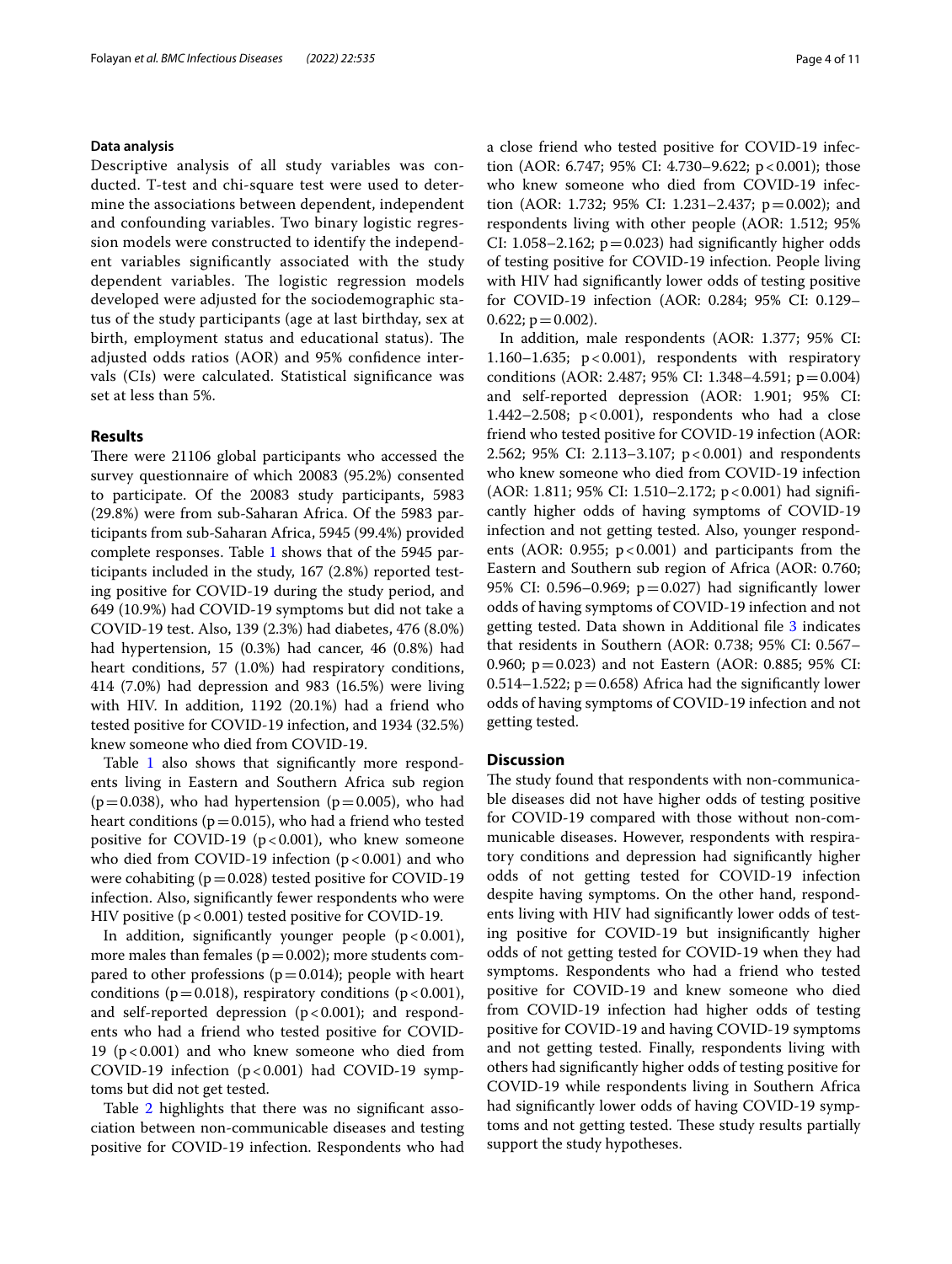<span id="page-4-0"></span>

| Table 1 Factors associated with COVID-19 status by<br>Variables | Total         | Tested positive for COVID-19 infection<br>adults in sub-Saharan Africa |         |                    |                  |         |                     |        | Had symptoms of COVID-19 but did not get tested |           |         |
|-----------------------------------------------------------------|---------------|------------------------------------------------------------------------|---------|--------------------|------------------|---------|---------------------|--------|-------------------------------------------------|-----------|---------|
|                                                                 | $N = 5945$    | ş                                                                      |         | Yes                |                  | p value | ş                   |        | Yes                                             |           | p value |
|                                                                 |               | $N = 5778$                                                             |         | $N = 167$          |                  |         | $N = 5296$          |        | $N = 649$                                       |           |         |
|                                                                 |               | $\blacksquare$                                                         | (%)     | $\blacksquare$     | (%)              |         | z                   | (%)    | $\blacksquare$                                  | <b>S</b>  |         |
| Age mean (SD) in years                                          |               | Mean 36.4                                                              | SD 11.4 | Mean 36.9          | SD 11.7          | 0.595   | Mean 36.9           | SD11.5 | Ō.<br>Mean 32.                                  | 9.8<br>SD | 0.001   |
| Sex                                                             |               |                                                                        |         |                    |                  |         |                     |        |                                                 |           |         |
| Male                                                            | 2745          | 2665                                                                   | 97.1    | $\rm 80$           | 2.9              | 0.649   | 2409                | 87.8   | 336                                             | 12.2      | 0.002   |
| Female                                                          | 3200          | 3113                                                                   | 97.3    | $\approx$          | 2.7              |         | 2887                | 90.2   | 313                                             | 9.8       |         |
| Level of education                                              |               |                                                                        |         |                    |                  |         |                     |        |                                                 |           |         |
| No formal education                                             | 55            | 53                                                                     | 96.4    | $\sim$             | 3.6              | 0.461   | $\frac{1}{6}$       | 89.1   | $\circ$                                         | 10.9      | 0.698   |
| Primary                                                         | 89            | $\approx$                                                              | 97.8    | $\sim$             | 2.2              |         | $\overline{\infty}$ | 91.0   | $\infty$                                        | 9.0       |         |
| Secondary                                                       | $88\,$        | 869                                                                    | 98.0    | $\frac{8}{2}$      | 2.0              |         | 781                 | 88.0   | 106                                             | 12.0      |         |
| Tertiary                                                        | 4914          | 2693                                                                   | 97.0    |                    | 3.0              |         | 4385                | 89.2   | 529                                             | 10.8      |         |
| Employment status                                               |               |                                                                        |         |                    |                  |         |                     |        |                                                 |           |         |
| Retired                                                         | 139           | 134                                                                    | 96.4    | $\sqrt{2}$         | 3.6              | 0.610   | 132                 | 95.0   | $\overline{\phantom{0}}$                        | 5.0       | 0.014   |
| Student                                                         | 784           | 771                                                                    | 98.3    | $\widetilde{\Box}$ | $\overline{17}$  |         | 680                 | 86.7   | 104                                             | 13.3      |         |
| Employed                                                        | 4130          | 4000                                                                   | 96.9    | 130                | $\overline{3}$ . |         | 3696                | 89.5   | 434                                             | 10.5      |         |
| Unemployed                                                      | 892           | 873                                                                    | 97.9    | $\overline{\circ}$ | $\overline{21}$  |         | 788                 | 88.3   | 104                                             | 117       |         |
| Sub regions                                                     |               |                                                                        |         |                    |                  |         |                     |        |                                                 |           |         |
| Western and Central Africa                                      | 5086          | 4952                                                                   | 97.4    | 134                | 2.6              | 0.038   | 4542                | 89.3   | 544                                             | 10.7      | 0.275   |
| Eastern and Southern Africa                                     | 859           | 826                                                                    | 96.2    | 33                 | 3.8              |         | 774                 | 87.8   | 106                                             | 12.2      |         |
| Non-communicable disease                                        |               |                                                                        |         |                    |                  |         |                     |        |                                                 |           |         |
| Diabetes                                                        |               |                                                                        |         |                    |                  |         |                     |        |                                                 |           |         |
| $\frac{1}{2}$                                                   | 5806          | 5643                                                                   | 97.2    | 163                | 2.8              | 0.960   | 5172                | 89.1   | 634                                             | 10.9      | 0.962   |
| Yes                                                             | 139           | 135                                                                    | 97.1    | $\overline{4}$     | 2.9              |         | 124                 | 89.2   | $\overline{\phantom{0}}$                        | 10.8      |         |
| Hypertension                                                    |               |                                                                        |         |                    |                  |         |                     |        |                                                 |           |         |
| $\frac{6}{2}$                                                   | 5469          | 5325                                                                   | 97.4    | $\overline{4}$     | 2.6              | 0.005   | 4871                | 89.1   | 598                                             | 10.9      | 0.883   |
| Yes                                                             | 476           | 453                                                                    | 95.2    | 23                 | 4.8              |         | 425                 | 89.3   | 51                                              | 10.7      |         |
| Cancer                                                          |               |                                                                        |         |                    |                  |         |                     |        |                                                 |           |         |
| $\frac{0}{2}$                                                   | 5930          | 5765                                                                   | 97.2    | 166                | 2.8              | 0.365   | 5285                | 89.1   | 645                                             | 10.9      | 0.050   |
| Yes                                                             | $\frac{1}{2}$ | $\overline{4}$                                                         | 93.3    | $\overline{a}$     | $67$             |         | $\overline{1}$      | 73.3   | $\overline{4}$                                  | 26.7      |         |
| Heart conditions                                                |               |                                                                        |         |                    |                  |         |                     |        |                                                 |           |         |
| $\frac{1}{2}$                                                   | 5899          | 5736                                                                   | 97.2    | 163                | $2.8\,$          | 0.015   | 5260                | 89.2   | 639                                             | $10.8\,$  | 0.018   |
| Yes                                                             | $\frac{4}{5}$ | $4^{\circ}$                                                            | 91.3    | $\overline{4}$     | $\overline{8}$   |         | 36                  | 78.3   | $\supseteq$                                     | 21.7      |         |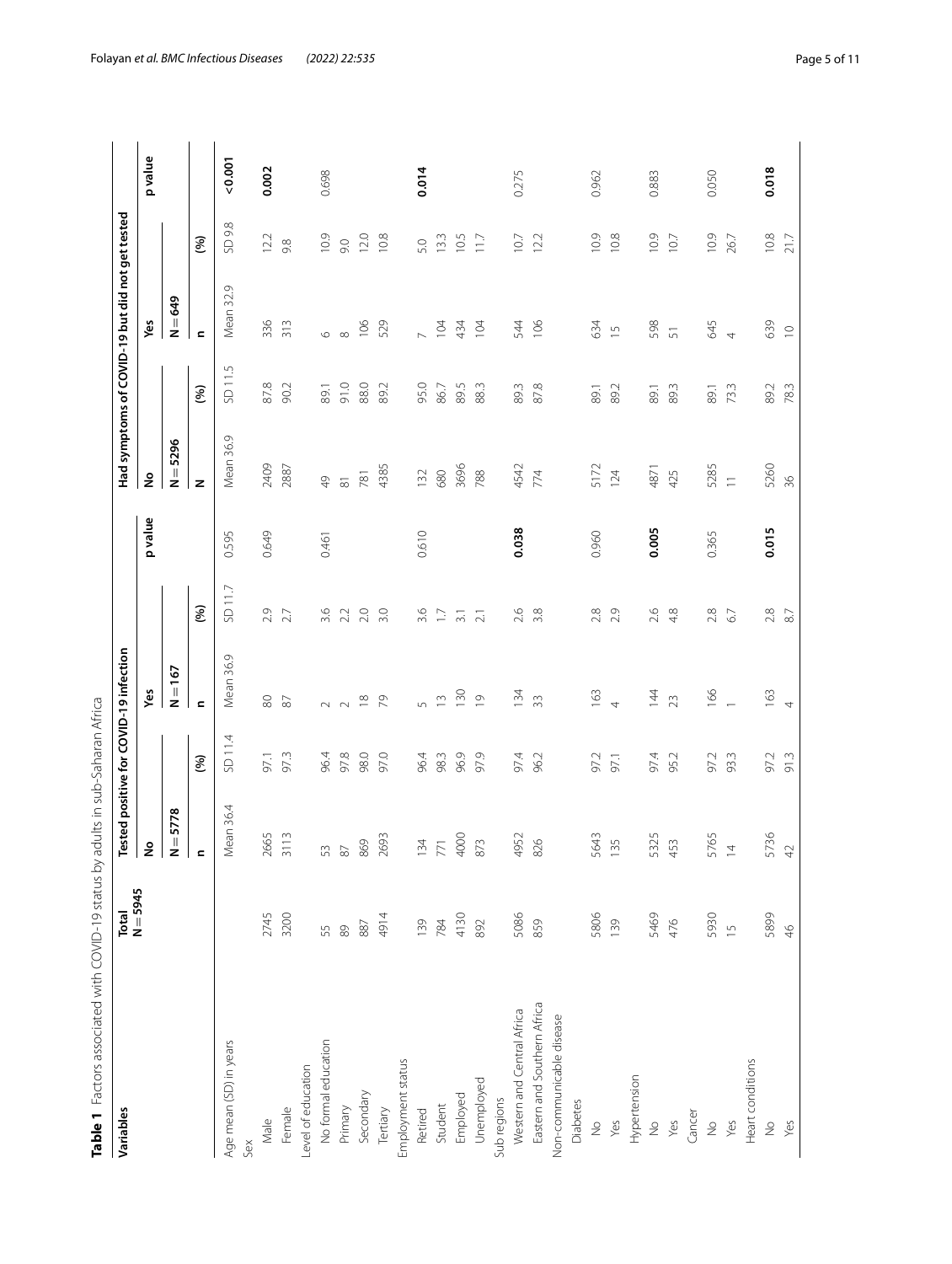| Table 1 (continued)                           |            |            |      |                                        |                 |         |                |      |                                                 |      |         |
|-----------------------------------------------|------------|------------|------|----------------------------------------|-----------------|---------|----------------|------|-------------------------------------------------|------|---------|
| Variables                                     | Total      |            |      | Tested positive for COVID-19 infection |                 |         |                |      | Had symptoms of COVID-19 but did not get tested |      |         |
|                                               | $N = 5945$ | ş          |      | Yes                                    |                 | p value | å              |      | Yes                                             |      | p value |
|                                               |            | $N = 5778$ |      | $N = 167$                              |                 |         | $N = 5296$     |      | $N = 649$                                       |      |         |
|                                               |            | c          | (96) | <b>c</b>                               | (96)            |         | z              | (%)  | <b>c</b>                                        | (%)  |         |
| Respiratory conditions                        |            |            |      |                                        |                 |         |                |      |                                                 |      |         |
| $\frac{1}{2}$                                 | 5888       | 5723       | 97.2 | 165                                    | 2.8             | 0.748   | 5256           | 89.3 | 632                                             | 10.7 | 0.001   |
| Yes                                           | 57         | 55         | 96.5 | $\sim$                                 | 3.5             |         | $\overline{Q}$ | 70.2 | $\overline{\phantom{0}}$                        | 29.8 |         |
| Depression                                    |            |            |      |                                        |                 |         |                |      |                                                 |      |         |
| $\frac{1}{2}$                                 | 5531       | 5379       | 97.3 | 152                                    | 2.7             | 0.299   | 4968           | 89.8 | 563                                             | 10.2 | 0.001   |
| Yes                                           | 414        | 399        | 96.4 | $\overline{1}$                         | 3.6             |         | 328            | 79.2 | 86                                              | 20.8 |         |
| $H/V$ status                                  |            |            |      |                                        |                 |         |                |      |                                                 |      |         |
| Not living with HIV                           | 4962       | 4804       | 96.8 | 158                                    | 3.2             | 0.001   | 4414           | 89.0 | 548                                             | 11.0 | 0.480   |
| Living with HIV                               | 983        | 974        | 99.1 | $\circ$                                | 0.9             |         | 882            | 89.7 | $\overline{O}$                                  | 10.3 |         |
| COVID-19 status                               |            |            |      |                                        |                 |         |                |      |                                                 |      |         |
| Friend tested positive for COVID-19 infection |            |            |      |                                        |                 |         |                |      |                                                 |      |         |
| $\frac{1}{2}$                                 | 4753       | 4695       | 98.8 | 58                                     | $\overline{12}$ | 0.001   | 4351           | 91.5 | 402                                             | 8.5  | 0.001   |
| Yes                                           | 1192       | 1083       | 90.9 | 109                                    | $\overline{5}$  |         | 945            | 79.3 | 247                                             | 20.7 |         |
| Know someone who died of COVID-19 infection   |            |            |      |                                        |                 |         |                |      |                                                 |      |         |
| $\frac{1}{2}$                                 | 4011       | 3942       | 98.3 | 69                                     | $\overline{1}$  | 0.001   | 3667           | 91.4 | 344                                             | 8.6  | 0.001   |
| Yes                                           | 1934       | 1836       | 94.9 | 88                                     | 51              |         | 1629           | 84.2 | 305                                             | 15.8 |         |
| Co-habitation                                 |            |            |      |                                        |                 |         |                |      |                                                 |      |         |
| $\frac{1}{2}$                                 | 1296       | 1248       | 97.4 | $\frac{8}{3}$                          | 2.6             | 0.028   | 1143           | 89.3 | 153                                             | 10.7 | 0.246   |
| Yes                                           | 4649       | 4530       | 96.3 | 119                                    | 3.7             |         | 4153           | 88.2 | 496                                             | 11.8 |         |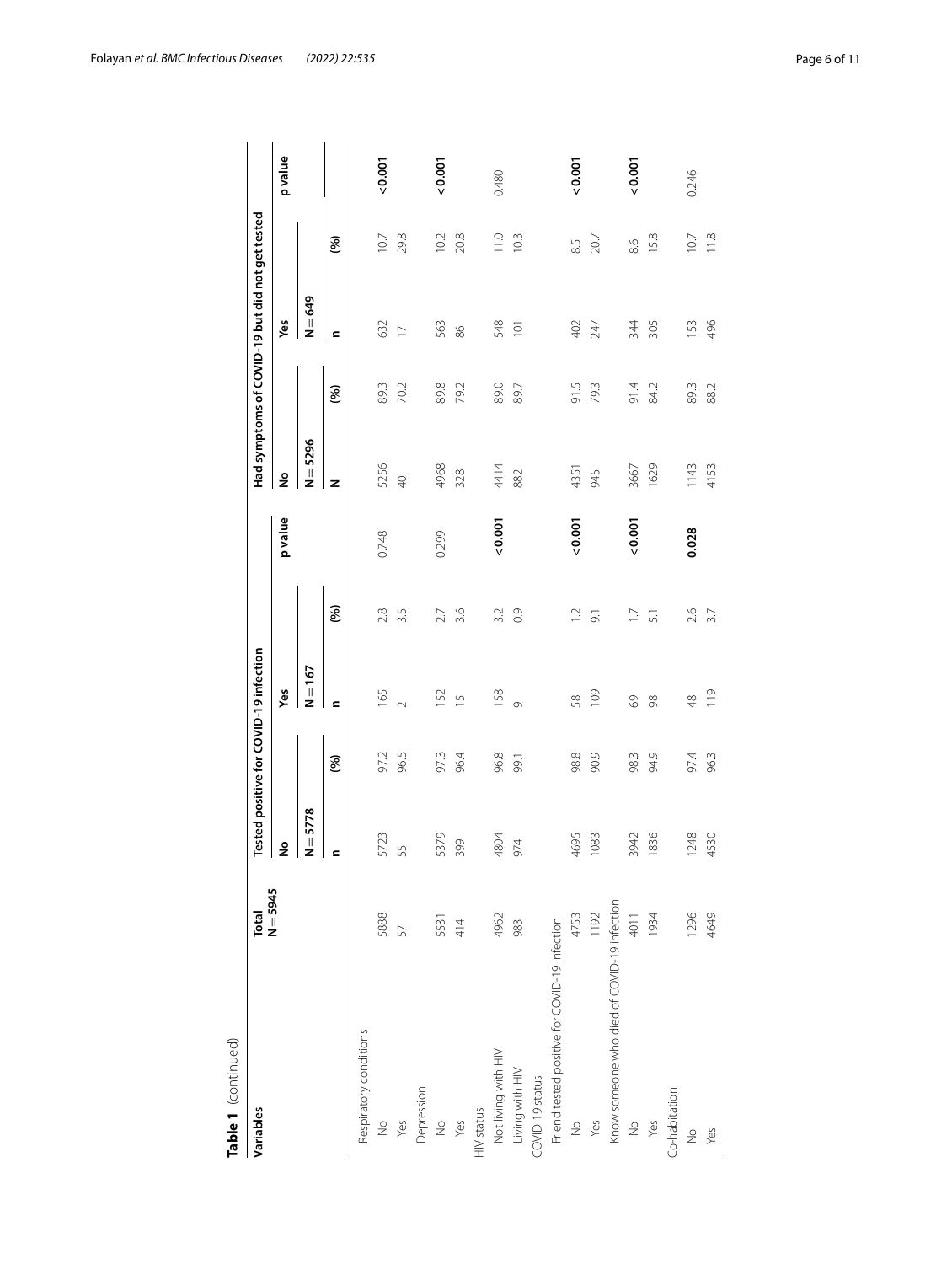<span id="page-6-0"></span>Table 2 Binary logistic regression to determine factors the association between HIV testing status, COVID-19 status noncommunicable disease and HIV status for residents of sub-Saharan Africa ( $N=5945$ )

| <b>Variables</b>                                                 |            | Tested positive for COVID-19 infection |                   |                          |            | not get tested           | Had symptoms of COVID-19 but did |                          |
|------------------------------------------------------------------|------------|----------------------------------------|-------------------|--------------------------|------------|--------------------------|----------------------------------|--------------------------|
|                                                                  | <b>AOR</b> |                                        | 95% C.I. for AOR  | P value                  | <b>AOR</b> |                          | 95% C.I. for AOR                 | P value                  |
|                                                                  |            | Lower                                  | Upper             |                          |            | Lower                    | Upper                            |                          |
| Age                                                              | 0.991      | 0.973                                  | 1.009             | 0.334                    | 0.955      | 0.945                    | 0.965                            | < 0.001                  |
| Males (Ref: females)                                             | 0.986      | 0.714                                  | 1.362             | 0.931                    | 1.377      | 1.160                    | 1.635                            | < 0.001                  |
| Education (Ref: No formal education)                             | 1.000      | $\equiv$                               |                   | $\overline{\phantom{a}}$ | 1.000      | $\overline{\phantom{0}}$ |                                  |                          |
| Primary                                                          | 0.890      | 0.107                                  | 7.377             | 0.914                    | 0.688      | 0.212                    | 2.238                            | 0.535                    |
| Secondary                                                        | 0.458      | 0.086                                  | 2.440             | 0.360                    | 0.936      | 0.367                    | 2.384                            | 0.890                    |
| Tertiary (University)                                            | 0.290      | 0.057                                  | 1.475             | 0.136                    | 0.922      | 0.367                    | 2.315                            | 0.862                    |
| Employment status (Ref: unemployed)                              | 1.000      | $\equiv$                               | $\qquad \qquad -$ | $\overline{\phantom{m}}$ | 1.000      | $\equiv$                 | $\qquad \qquad -$                | $\overline{\phantom{0}}$ |
| Retired                                                          | 2.275      | 0.691                                  | 7.488             | 0.176                    | 1.345      | 0.563                    | 3.210                            | 0.504                    |
| Students                                                         | 0.559      | 0.260                                  | 1.202             | 0.137                    | 0.891      | 0.645                    | 1.231                            | 0.485                    |
| Employed                                                         | 0.991      | 0.585                                  | 1.677             | 0.972                    | 0.993      | 0.774                    | 1.273                            | 0.956                    |
| Sub region                                                       |            |                                        |                   |                          |            |                          |                                  |                          |
| Eastern and Southern Africa (ref: Western and Central Africa)    | 0.817      | 0.537                                  | 1.242             | 0.344                    | 0.760      | 0.596                    | 0.969                            | 0.027                    |
| Medical health profile                                           |            |                                        |                   |                          |            |                          |                                  |                          |
| Diabetes (ref: no)                                               | 0.669      | 0.226                                  | 1.983             | 0.469                    | 1.120      | 0.614                    | 2.044                            | 0.711                    |
| Hypertension (ref: no)                                           | 1.573      | 0.930                                  | 2.661             | 0.091                    | 1.201      | 0.849                    | 1.699                            | 0.301                    |
| Cancer (ref: no)                                                 | 0.680      | 0.071                                  | 6.523             | 0.738                    | 1.335      | 0.324                    | 5.496                            | 0.689                    |
| Heart condition (ref: no)                                        | 1.605      | 0.508                                  | 5.070             | 0.420                    | 1.947      | 0.884                    | 4.290                            | 0.098                    |
| Respiratory condition (ref: no)                                  | 0.830      | 0.193                                  | 3.573             | 0.802                    | 2.487      | 1.348                    | 4.591                            | 0.004                    |
| Depression (ref: no)                                             | 1.115      | 0.618                                  | 2.011             | 0.719                    | 1.901      | 1.442                    | 2.508                            | < 0.001                  |
| Living with HIV (ref: no)                                        | 0.284      | 0.129                                  | 0.622             | 0.002                    | 1.280      | 0.982                    | 1.670                            | 0.068                    |
| COVID-19 status                                                  |            |                                        |                   |                          |            |                          |                                  |                          |
| I have a close friend who tested positive for COVID-19 (ref: no) | 6.747      | 4.730                                  | 9.622             | < 0.001                  | 2.562      | 2.113                    | 3.107                            | < 0.001                  |
| I know someone who died from COVID-19 (ref: no)                  | 1.732      | 1.231                                  | 2.437             | 0.002                    | 1.811      | 1.510                    | 2.172                            | < 0.001                  |
| Cohabiting (Ref: no)                                             | 1.512      | 1.058                                  | 2.162             | 0.023                    | 1.020      | 0.833                    | 1.249                            | 0.850                    |

One of the strengths of the study is the contribution to understanding the epidemiology of the COVID-19 pandemic in sub-Saharan Africa, a region with a high prevalence of HIV and a growing prevalence of noncommunicable diseases. This study provides information about the COVID-19 related behavioural responses of persons with HIV infection and those with non-communicable diseases, which helps to better understand the biological, clinical, and epidemiological relationship between both infections  $[16]$  $[16]$ . The large sample size and the representation of all the sub-regions in sub-Saharan Africa make the fndings reliable. However, a higher proportion of respondents from Nigeria, South Africa and Ghana, the data was collected using convenient sampling and the skewness of the study participants to those with tertiary education, limits the generalizability of the study fndings. In addition, this is a cross-sectional study and thus causality cannot be deduced from the study fndings.

Despite the limitations of the study, the fndings highlighted some important information that can guide

policy makers on the potential directions for further research and COVID-19 care measures. First, people who had friends with a history of COVID-19 infection and those who knew people who died from COVID-19 had signifcantly higher odds of a COVID-19 positive test and having COVID-19 symptoms but not getting tested. This implies that the surveillance system in the region may be weak resulting in poor contact tracing and case detection and increased risk of ongoing COVID-19 transmission within the community as earlier noted [\[38](#page-10-13)]. The surveillance system and contact tracing in the region could be strengthened to allow for prompt detection of disease and subsequent isolation/quarantine as a strategy for reducing transmission.

Second, stigma and discrimination may be a concern in the region and a reason why people with COVID-19 symptoms do not getting tested. This is reflected in the study fndings that indicates that people living with HIV had higher odds of having symptoms for COVID-19 and not getting tested; and lower odds of testing positive for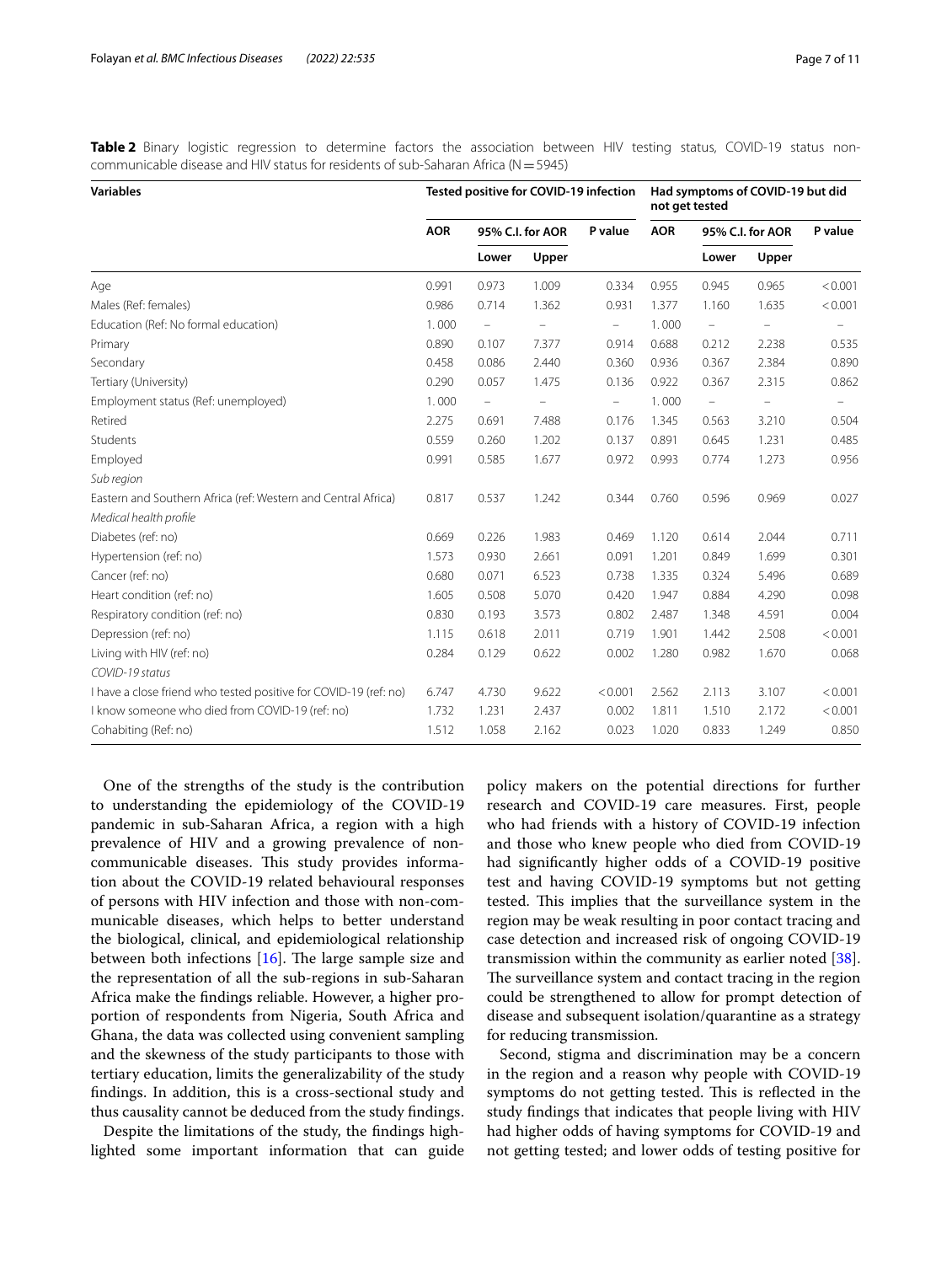COVID-19 infection. Concerns about stigma and discrimination for a positive COVID-19 result are salient [[39\]](#page-10-14) especially for people living with HIV who have had to deal with stigma and discrimination from being HIV positive  $[40]$  $[40]$  $[40]$ . These study results indicating that people living with HIV are at low risk for COVID-19 infection in the region should therefore, be interpreted with caution. We postulate that people living with HIV who are likely to be infected may not be getting tested because of multiple concerns including having to isolate/quarantine and thereby having challenges accessing their antiretroviral therapy especially if they had lived discretely with their HIV status. Therefore, people living with HIV in the region need more support to get tested for COVID-19 to reduce the risk for severe morbidity and mortality associated with the infection. It may be possible that access to COVID-19 self-testing kits may improve the uptake of COVID-19 testing by people living with HIV where stigma and the need for confdential testing may have deterred some from taking a test. Also, support for home management of infections may reduce the risk of the stigma associated with isolation/quarantine in facilities as well as possible antiretroviral therapy access while being isolated/quarantined.

Third, people with depression were more likely to have COVID-19 symptoms without getting tested. The pandemic itself is a risk factor for depression [\[41](#page-10-16)], and depression is also a risk factor for COVID-19 infection and death [\[25](#page-10-0)]. Failure to get tested therefore, despite having the symptoms of COVID-19, may lead to high mortality in COVID-19 infected persons who are depressed. Apathy associated depression may increase the risk for being careless with self and therefore, not taking a test even when one has symptoms of COVID-19 infection. Further studies are necessary to better understand the reasons why those who feel depressed are less likely to take a COVID-19 test when they experience symptoms of COVID-19.

Fourth, respondents in the present study who reported respiratory conditions had higher odds of symptoms without getting tested for COVID-19. The reasons for this remain unclear. Symptoms of COVID-19 may be misdiagnosed as respiratory disorders [\[42](#page-10-17)]. Having a high index of suspicion for COVID-19 should promote screening for COVID-19 among people with respiratory conditions. Further studies are needed to explore reasons for low COVID-19 testing among those with respiratory disorders in the region despite experiencing symptoms of COVID-19 infection.

Finally, demographic factors like living arrangements, age, sex, and region of residence were signifcantly associated with COVID-19 status. We observed that people who live with others had higher odds of testing positive for COVID-19. This may be because people who live in the same close space are less likely to use COVID-19 protective measures like face masks and social distancing thereby increasing the risk for cross infections especially when the ventilation is poor  $[43]$  $[43]$ . This study results provides one more evidence to justify the need to continue to research on how to improve ventilation as this may yield benefts during the next pandemic [[43\]](#page-10-18).

Also, we observed that younger respondents are less likely to have symptoms and take a COVID-19 test. Older people have a higher risk of co-morbidities and contracting COVID-19 infection and dying from the infection  $[44]$  $[44]$ . Therefore, older people are more likely to be careful with their health and take a COVID-19 test if they have symptoms than younger people as refected in the study fndings. Younger people who are male, less educated, have lower income, who pay less attention or knew very little about COVID-19 were more likely to take proactive measures against COVID-19 infection [\[45](#page-10-20)]. Young people are also more likely to have asymptomatic or develop mild, transient illness making it possible to ignore the symptoms as it may not disturb their routine lives  $[46]$  $[46]$  $[46]$ . This study finding therefore aligns with prior observations.

Prior studies had also indicated that men are more vulnerable to COVID-19 than women  $[47]$  $[47]$  and have an increased risk of dying from COVID-19 than women [[48\]](#page-10-23). This sex difference in the risk to COVID-19 infection and related mortality had been explained biologically. Females have more immune related genes responsible for boosting the innate immunity due to the double concentration of X chromosome [[49](#page-10-24)]. Females therefore produce twice the quantity of antibodies and immunoglobulin G antigen in response to infection or vaccination [[50\]](#page-10-25), and develop more type 1 interferon, an efficient antiviral cytokine against COVID-19 viral infection [[51\]](#page-10-26). Also, testosterone induces suppressive efect on immune system unlike the positive efect of oestrogen [\[52\]](#page-10-27). In addition, the presence of higher amount of angiotensin-converting enzyme 2 protein receptors— SARS-COV-2 mainly attack cells via these receptors—in males [\[53](#page-10-28)], their lower  $CD4+T$  cell counts, vulnerable  $CD8+T$  cell cytotoxic activity, and a decrease in formation of immunoglobulins by B cells in comparison to females [\[54](#page-10-29), [55\]](#page-10-30) all increase the vulnerability of men to COVID-19.

The regional difference in COVID-19 status is also important. This study provides evidence to suggest that the surveillance system instituted in Southern African may be more efective in promptly identifying and ensuring access of people with COVID-19 symptoms to testing when compared with other regions in sub-Saharan Africa. The surveillance system may however, have not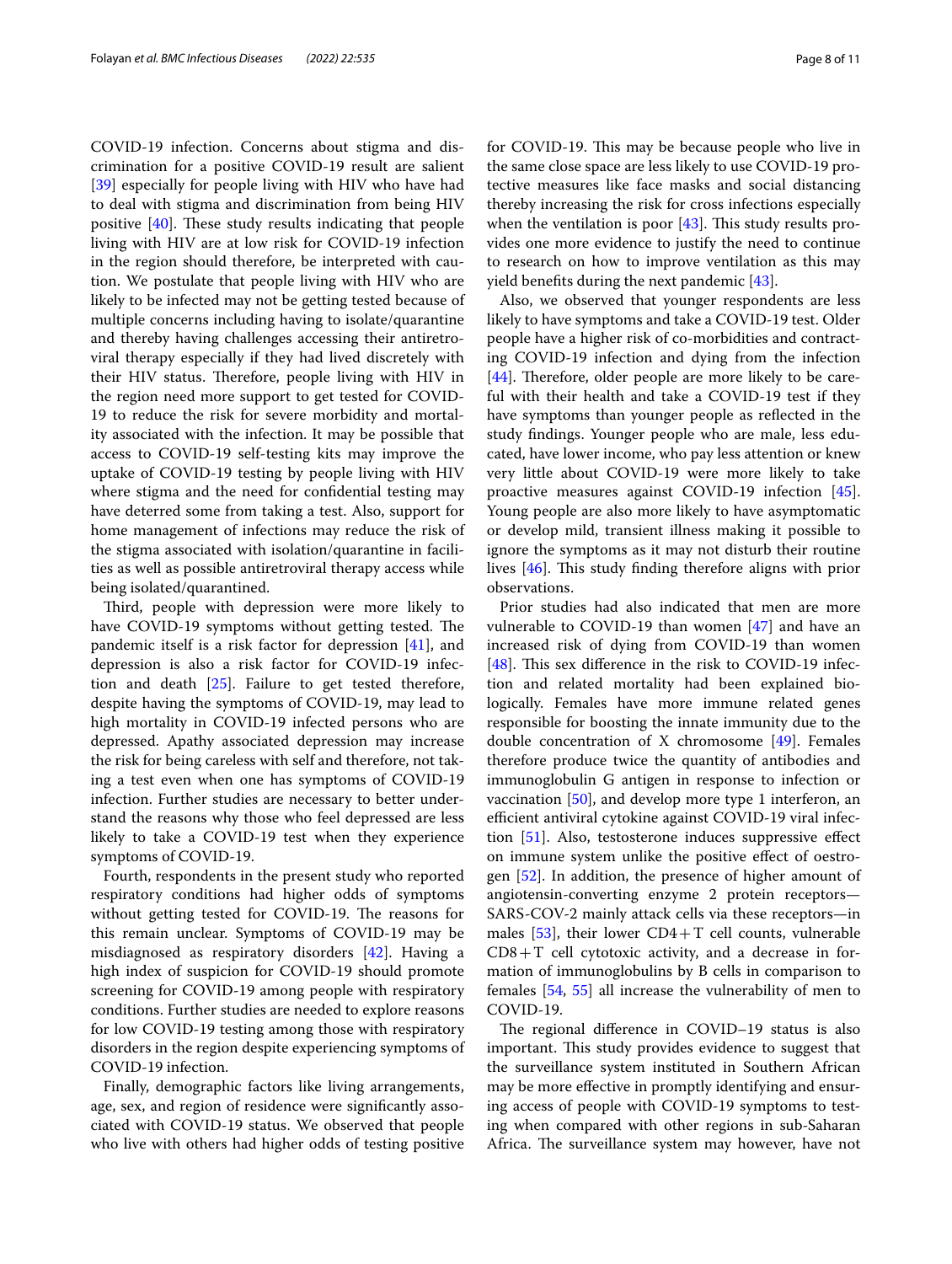been sufficient enough to mitigate and prevent COVID-19 transmission [\[56](#page-10-31)] as indicated by the high number of cases reported in the region [\[57](#page-10-32)]. Lessons can be learnt from the Southern Africa's COVID-19 surveillance system to improve the surveillance system in other regions of sub-Saharan Africa taking cognisance of the context specific implementation differences [\[58\]](#page-10-33).

Our study provides some insight into behavioural reasons that may explain these gender diferences in the COVID-19 epidemiological profle: men were less likely to take a COVID-19 test when they have symptoms thereby delaying diagnosis and increasing the risk for severe diseases. This is consistent across various health conditions and comparable to previous fndings in the region that have indicated that men are less likely to take a HIV test than women even when they have symptoms [[59\]](#page-10-34). It is important to explore how gender norms related to masculinity may play a critical role in low COVID-19 testing in the region; and how perceptions and enactment of masculinity may contribute to men's COVID-19 testing status in sub-Saharan Africa like it did with HIV testing in the region [\[59\]](#page-10-34).

The study findings also have implications for COVID-19 public health response in the sub-Saharan Africa. The region has the highest burden of those living with HIV, the highest rate of mortality associated with HIV infection and high donor investment in HIV treatment programs for people living with HIV. It is therefore pertinent that programmes addressing the needs of people living with HIV should address barriers and challenges with uptake of COVID-19 tests when symptomatic to reduce the risk of mortality. The surveillance system also need to be strengthened to be cost efective by reaching out to all persons who tested positive to or died of COVID-19 infection. It is likely that the positivity yield will be much higher through this targeted testing. A surveillance system using this targeted testing may be more efective in timely containment of the pandemic in future. Strategic actions also need to be taken to identify and support people who are depressed and who have respiratory conditions to get tested. Future studies are needed to understand the challenges associated with and the barriers to accessing COVID-19 tests by those people who are depressed and who have respiratory conditions so as to design efective mitigations strategies.

# **Conclusion**

The findings suggest that residents of sub-Saharan Africa who had non-communicable diseases did not have a higher risk of testing positive for COVID-19. However, people at risk of COVID-19 infection and COVID-19 related deaths, including individuals with respiratory conditions and depression, were more likely to have symptoms of COVID-19 infection without getting tested. There are also indications that the COVID-19 surveillance system in the region is poor though the system in the Southern Africa sub region may be stronger than that in other sub regions. Finally, compared with those who live alone, people who cohabitate appear to take more COVID-19 precautionary measures to reduce their risk of contracting COVID-19 infection. Therefore, future research should further explore the motivations behind health-related decision-making practices among various at-risk populations to inform new regional-specifc and population-targeted public health campaigns.

# **Abbreviations**

AOR: Adjusted odds ratio; COVID-19: Corona Virus Disease 2019; HIV: Human immunodefciency virus.

### **Supplementary Information**

The online version contains supplementary material available at [https://doi.](https://doi.org/10.1186/s12879-022-07498-w) [org/10.1186/s12879-022-07498-w.](https://doi.org/10.1186/s12879-022-07498-w)

**Additional fle 1.** List of countries and number of respondents from the country. This fle contains the list of the 31 countries in sub-Saharan Africa from where study participants were recruited. It also contains details on the number and percentage of participants recruited from these countries.

<span id="page-8-1"></span><span id="page-8-0"></span>Additional file 2. Study Questionnaire. This is the complete questionnaire used to collect data for the study.

**Additional fle 3.** Binary logistic regression separating Eastern and Southern Africa. This fle contains details of the outcome of a Binary logistic regression to determine factors the association between HIV testing status, COVID-19 status non-communicable disease and HIV status for residents of sub-Saharan Africa. It is a supplemental analysis that included Eastern and Southern Africa as independent variables.

#### **Acknowledgements**

We appreciate all the participants who provided data and contributed their time to make this study possible. The authors also acknowledge the assistance of members of the Mental Health and Wellness Study Group with data collection.

#### **Author contributions**

MOF conceptualized the study. RAAZ conducted the data analysis for the study. JIV, MET an ALN reviewed the frst draft of the manuscript. GFAA, AOI, MJ, NMA-K, MFQ, MAY, PSAE, NN, EA, ZK, FBL, JL, BOP, II, AT-AK, MAA, BOGO, BEO, NMA, NN reviewed subsequent drafts of the manuscript. All authors consented to the publication of the fnal version of the manuscript. All authors read and approved the fnal manuscript.

#### **Funding**

The cost of implementing this study was born by study team members. ALN was additionally supported by funding from the NIH/NIA (K01 AG064986-01). The funding agency was not involved in the design of the study and collection, analysis, and interpretation of data and in writing the manuscript. The contents of this paper do not necessarily represent the official views of the National Institutes of Health.

#### **Availability of data and materials**

The datasets used and/or analysed during the current study are available from the corresponding author on reasonable request.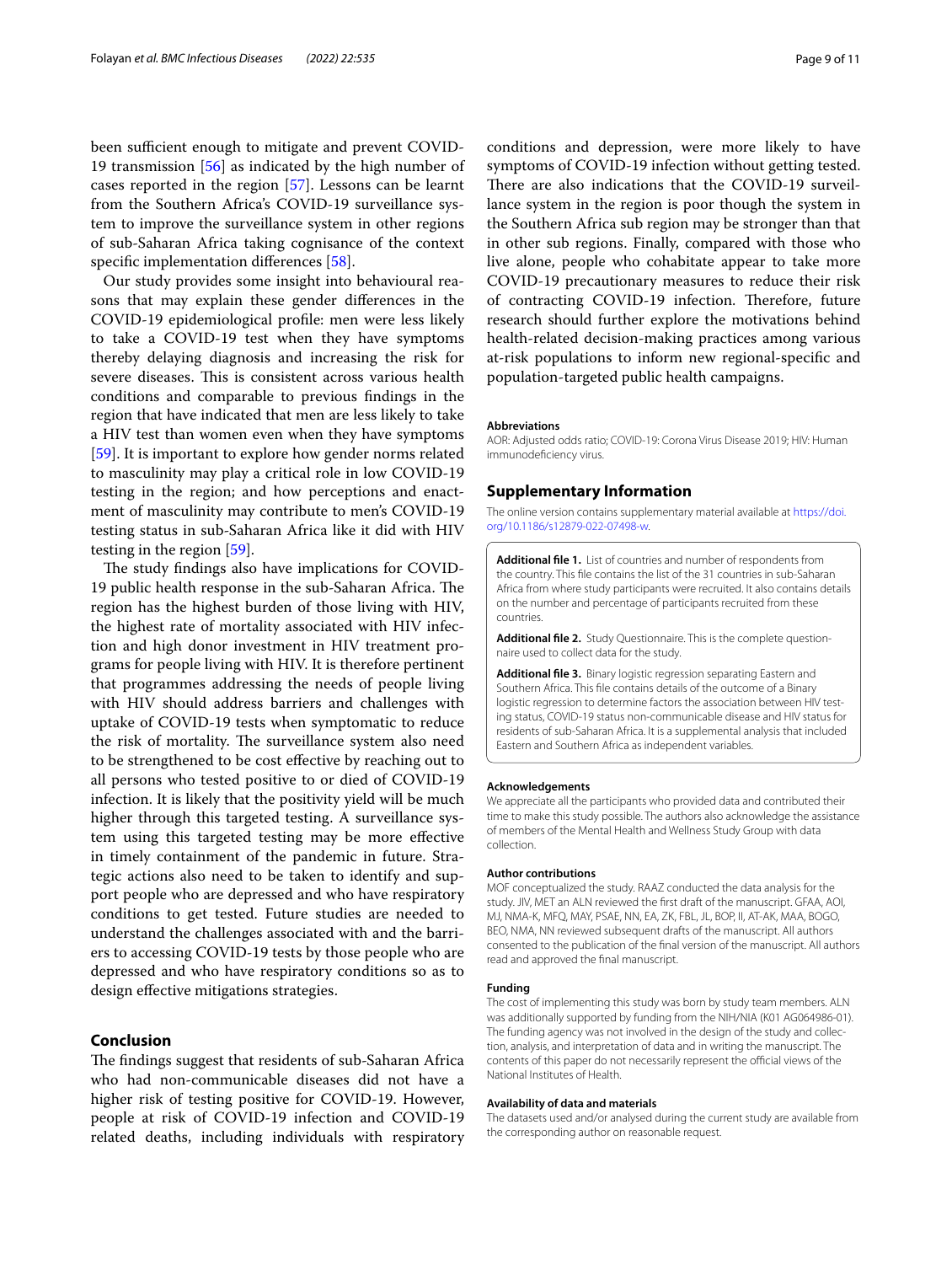# **Declarations**

#### **Ethics approval and consent to participate**

Ethical approval of the current study was obtained from the Human Research Ethics Committee at Institute of Public Health of the Obafemi Awolowo University Ile-Ife, Nigeria (HREC No: IPHOAU/12/1557) as the lead partner for this study. The protocol was in accordance with international research guidelines. All participants provided written informed consent before taking the survey.

#### **Consent for publication**

Not applicable.

# **Competing interests**

Morenike Oluwatoyin Folayan and Maha El Tantawi are Sectional Editors with BMC Oral Health.

#### **Author details**

<sup>1</sup> Mental Health and Wellness Study Group, Ile-Ife, Nigeria. <sup>2</sup> Department of Child Dental Health, Obafemi Awolowo University, Ile-Ife, Nigeria. <sup>3</sup>Postgraduate Department, University of Sierra Sur, Oaxaca, Mexico. <sup>4</sup>Faculty of Medicine, University of Turku, Turku, Finland. <sup>5</sup> Department of Pediatric Dentistry and Dental Public Health, Faculty of Dentistry, Alexandria University, Alexandria 21527, Egypt. <sup>6</sup>School of Medicine, University of Sierra Sur, Oaxaca, Mexico. <sup>7</sup> Centre for Rural Health, School of Nursing and Public Health, University of KwaZulu-Natal, Durban, South Africa. <sup>8</sup>Department of Preventive Dental Sciences, College of Dentistry, Jazan University, Jazan, Saudi Arabia. <sup>9</sup>Department of Health Promotion, Faculty of Health, Medicine and Life Sciences, Maastricht University, Maastricht, The Netherlands. <sup>10</sup>Department of Oral and Maxillofacial Surgery, Faculty of Dentistry, Syrian Private University, Damascus, Syria. 11Dental Public Health, College of Dentistry, Jazan University, Jazan, Saudi Arabia. <sup>12</sup>Department of Biology, Virtual University of Pakistan, Lahore, Pakistan. <sup>13</sup> Department of Substitutive Dental Sciences, College of Dentistry, Imam Abdulraman Bin Faisal University, Dammam, Saudi Arabia. <sup>14</sup>Department of Economic and Social Geography, Faculty of Science and Informatics, University of Szeged, 6722 Szeged, Hungary. 15Department of Psychology, Government College for Women, Moulana Azad Road, Srinagar, Kashmir (J&K), India. <sup>16</sup>Department of Health Sciences, University of Genoa, 16132 Genoa, Italy. <sup>17</sup> Department of Periodontology and Community Dentistry, University of Ibadan and University College Hospital, Ibadan, Nigeria. <sup>18</sup>Regent's University London, London, UK. 19Department of Child Oral Health, University of Ibadan, Ibadan, Nigeria. 20Clinical Sciences Department, Nigerian Institute of Medical Research, Lagos, Nigeria. <sup>21</sup> School of Biological Sciences, University of the Punjab, New Campus, Lahore 54590, Punjab, Pakistan. <sup>22</sup>Department of Health Policy Planning and Management, University of Health and Allied Sciences, Ho, Ghana. <sup>23</sup> Preventive Dental Sciences Department, College of Dentistry, Imam Abdulrahman Bin Faisal University, Dammam, Saudi Arabia.<br><sup>24</sup>Department of Psychology, Miami University, Oxford, OH, USA. <sup>25</sup>Africa Centres for Disease Control and Prevention, African Union Commission, Roosevelt Street, Addis Ababa, Ethiopia. <sup>26</sup>Department of Family Medicine, Keck School of Medicine, University of Southern California, Los Angeles, CA, USA.

### Received: 31 January 2022 Accepted: 26 May 2022 Published online: 13 June 2022

#### **References**

- <span id="page-9-0"></span>1. World Bank. The global burden of disease: main fndings for Sub-Saharan Africa. https://www.worldbank.org/en/region/afr/publication/global-bur[den-of-disease-fndings-for-sub-saharan-africa.](https://www.worldbank.org/en/region/afr/publication/global-burden-of-disease-findings-for-sub-saharan-africa) Accessed 26 Dec 2021.
- <span id="page-9-1"></span>2. Dwyer-Lindgren L, Cork MA, Sligar A, Steuben KM, Wilson KF, Provost NR, et al. Mapping HIV prevalence in sub-Saharan Africa between 2000 and 2017. Nature. 2019;570(7760):189–93.
- <span id="page-9-2"></span>3. Kharsany AB, Karim QA. HIV infection and AIDS in Sub-Saharan Africa: current status, challenges and opportunities. Open AIDS J. 2016;10:34–48.
- <span id="page-9-3"></span>4. Dalal S, Beunza JJ, Volmink J, Adebamowo C, Bajunirwe F, Njelekela M, et al. Non-communicable diseases in sub-Saharan Africa: what we know now. Int J Epidemiol. 2011;40(4):885–901.
- <span id="page-9-4"></span>5. Gouda HN, Charlson F, Sorsdahl K, Ahmadzada S, Ferrari AJ, Erskine H, et al. Burden of non-communicable diseases in sub-Saharan Africa,

1990–2017: results from the Global Burden of Disease Study. Lancet Glob Health. 2017;2019:e1375–87.

- <span id="page-9-5"></span>6. Juma PA, Mohamed SF, MatanjeMwagomba BL, Ndinda C, Mapa-Tassou C, Oluwasanu M, et al. Non-communicable disease prevention policy process in fve African countries. BMC Public Health. 2018;18(Suppl 1):961-018-5825–7.
- <span id="page-9-6"></span>7. Chitungo I, Dzobo M, Hlongwa M, Dzinamarira T. COVID-19: unpacking the low number of cases in Africa. Public Health Pract (Oxf). 2020;1: 100038.
- <span id="page-9-7"></span>8. World Health Organisation. WHO Director-General's opening remarks at the media briefng on COVID-19—8 September 2021. 8 September 2021. [https://www.who.int/director-general/speeches/detail/who-direc](https://www.who.int/director-general/speeches/detail/who-director-general-s-opening-remarks-at-the-media-briefing-on-COVID-19---8-september-2021) [tor-general-s-opening-remarks-at-the-media-briefing-on-COVID-19---8](https://www.who.int/director-general/speeches/detail/who-director-general-s-opening-remarks-at-the-media-briefing-on-COVID-19---8-september-2021) [september-2021](https://www.who.int/director-general/speeches/detail/who-director-general-s-opening-remarks-at-the-media-briefing-on-COVID-19---8-september-2021). Accessed: November 21 2021.
- <span id="page-9-8"></span>9. Yüce M, Filiztekin E, Özkaya KG. COVID-19 diagnosis—a review of current methods. Biosens Bioelectron. 2021;172: 112752.
- <span id="page-9-9"></span>10. Giri AK, Rana DR. Charting the challenges behind the testing of COVID-19 in developing countries: Nepal as a case study. Biosaf Health. 2020;2(2):53–6.
- <span id="page-9-10"></span>11. Schmidt T, Cloete A, Davids A, Makola L, Zondi N, Jantjies M. Myths, misconceptions, othering and stigmatizing responses to COVID-19 in South Africa: a rapid qualitative assessment. PLoS ONE. 2020;15(12): e0244420.
- <span id="page-9-11"></span>12. Ogunkola IO, Adebisi YA, Imo UF, Odey GO, Esu E, Lucero-Prisno DE III. Rural communities in Africa should not be forgotten in responses to COVID-19. Int J Health Plann Manage. 2020;35(6):1302–5.
- <span id="page-9-12"></span>13. Hakobyan S. In the race to vaccinate sub-Saharan Africa continues to fall behind. November 21 2021. [https://blogs.imf.org/2021/11/22/in-the](https://blogs.imf.org/2021/11/22/in-the-race-to-vaccinate-sub-saharan-africa-continues-to-fall-behind/) [race-to-vaccinate-sub-saharan-africa-continues-to-fall-behind/.](https://blogs.imf.org/2021/11/22/in-the-race-to-vaccinate-sub-saharan-africa-continues-to-fall-behind/) Accessed 27 Dec 2021.
- <span id="page-9-13"></span>14. Ssentongo P, Heilbrunn ES, Ssentongo AE, Advani S, Chinchilli VM, Nunez JJ, Du P. Epidemiology and outcomes of COVID-19 in HIV-infected individuals: a systematic review and meta-analysis. Sci Rep. 2021;11(1):6283.
- <span id="page-9-14"></span>15. Mirzaei H, McFarland W, Karamouzian M, Sharif H. COVID-19 among people living with HIV: a systematic review. AIDS Behav. 2021;25(1):85–92.
- <span id="page-9-15"></span>16. Nomah DK, Reyes-Urueña J, Llibre JM, Ambrosioni J, Ganem FS, Miró JM, et al. HIV and SARS-CoV-2 co-infection: epidemiological, clinical features, and future implications for clinical care and public health for people living with HIV (PLWH) and HIV most-at-risk groups. Curr HIV/AIDS Rep. 2021;18(6):518–26.
- <span id="page-9-16"></span>17. Iliyasu Z, Kwaku AA, Umar AA, Tsiga-Ahmed F, Nass NS, Abdullahi HM, et al. Predictors of COVID-19 vaccine acceptability among patients living with HIV in northern Nigeria: a mixed methods study. Curr HIV Res. 2021. [https://doi.org/10.2174/1570162X19666211217093223.](https://doi.org/10.2174/1570162X19666211217093223)
- <span id="page-9-17"></span>18. Mesfn Y, Argaw M, Geze S, Zewdu BT. Factors associated with intention to receive COVID-19 vaccine among HIV positive patients attending ART clinic in Southwest Ethiopia. Patient Prefer Adherence. 2021;15:2731–8.
- <span id="page-9-18"></span>19. Antonelli M, Penfold RS, Merino J, Sudre CH, Molteni E, Berry S, et al. Risk factors and disease profle of post-vaccination SARS-CoV-2 infection in UK users of the COVID Symptom Study app: a prospective, communitybased, nested, case-control study. Lancet Infect Dis. 2021;22(1):43–55.
- <span id="page-9-19"></span>20. Czeisler MÉ, Marynak K, Clarke KEN, Salah Z, Shakya I, Thierry JM, et al. Delay or avoidance of medical care because of COVID-19-related concerns—United States, June 2020. MMWR Morb Mortal Wkly Rep. 2020;69(36):1250–7.
- <span id="page-9-20"></span>21. Poly TN, Islam MM, Yang HC, Lin MC, Jian WS, Hsu MH, et al. Obesity and mortality among patients diagnosed with COVID-19: a systematic review and meta-analysis. Front Med (Lausanne). 2021;8: 620044.
- <span id="page-9-21"></span>22. Aveyard P, Gao M, Lindson N, Hartmann-Boyce J, Watkinson P, Young D, et al. Association between pre-existing respiratory disease and its treatment, and severe COVID-19: a population cohort study. Lancet Respir Med. 2021;9(8):909–23.
- <span id="page-9-22"></span>23. Leon-Abarca JA, Portmann-Baracco A, Bryce-Alberti M, Ruiz-Sánchez C, Accinelli RA, Soliz J, et al. Diabetes increases the risk of COVID-19 in an altitude dependent manner: an analysis of 1,280,806 Mexican patients. PLoS ONE. 2021;16(8): e0255144.
- <span id="page-9-23"></span>24. Russell B, Moss CL, Shah V, Ko TK, Palmer K, Sylva R, et al. Guy's Cancer Real World Evidence, Dolly S, Van Hemelrijck M. Risk of COVID-19 death in cancer patients: an analysis from Guy's Cancer Centre and King's College Hospital in London. Br J Cancer. 2021;125(7):939–947.